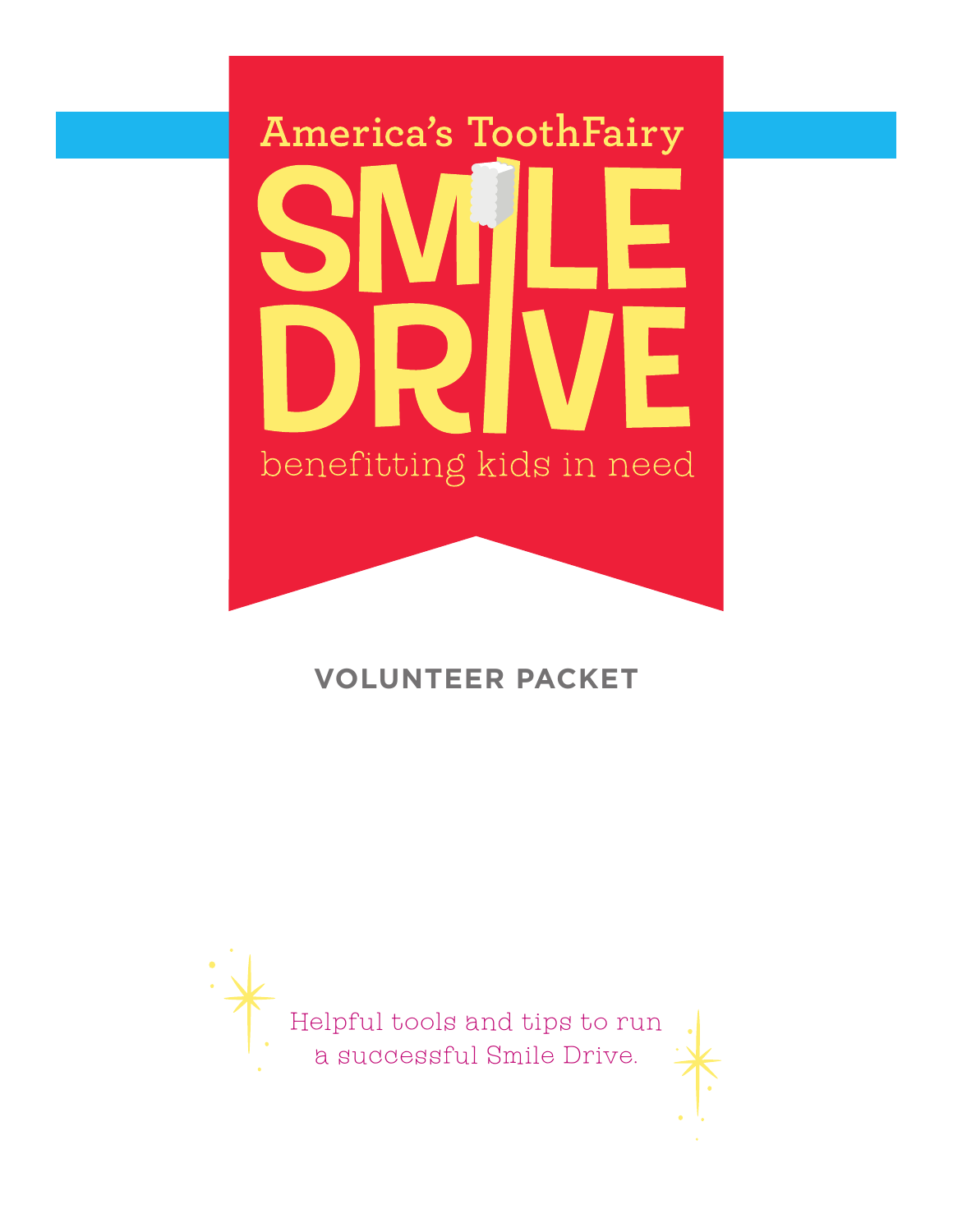

# **Thank you for being awesome!**

What makes you so awesome? You're willing to give your time and energy to help kids in your community get the basic tools they need to maintain a healthy mouth. Since America's ToothFairy launched Smile Drive in 2014, volunteers like you and our corporate donors have helped us distribute more than 1,800,000 oral care products to families in need! We couldn't do it without people like *you*.

We want your Smile Drive to be a fantastic experience so we've created this handy guide to give you everything you need to reach your goals. We encourage you to have fun and be creative! Share information with your community about the oral health crisis that is devestating our nation's most vulnerable kids and how they can help. Most importantly, the more toothbrushes, toothpaste, floss and rinse you can collect, the more smiles you can deliver to kids near you.

**Thank you for participating in Smile Drive!** With your help every child can have the healthy smile they deserve. You rock!

From the bottom of my heart,

Kelleigh White

Kelleigh White Smile Drive Program Coordinator America's ToothFairy outreach@ncohf.org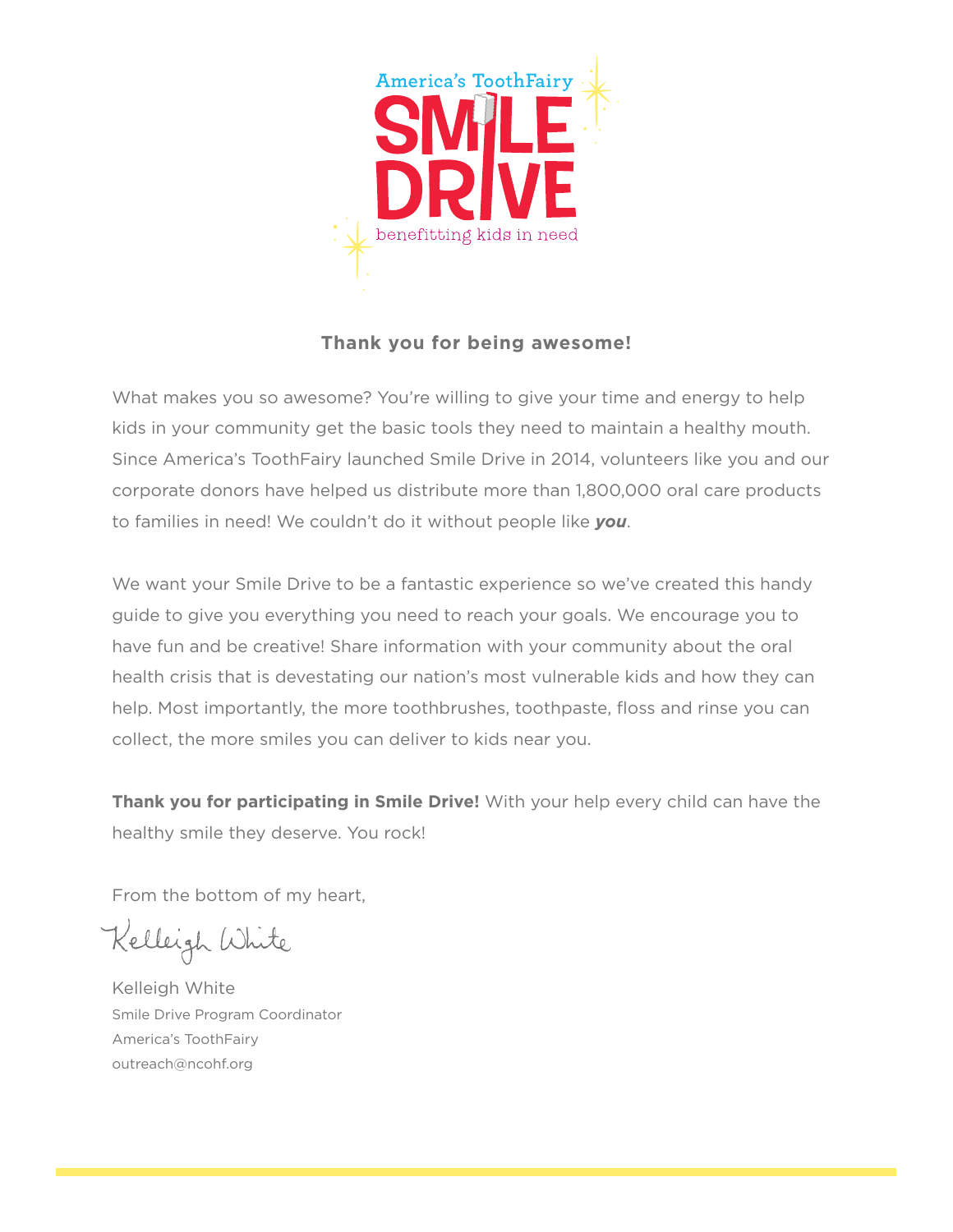

We have all the tools you need to hold a successful Smile Drive. Follow these steps:

# **Plan**

Prepare early. Decide:

Who will lead the effort and who will ask for donations? Who will receive your product once it is collected? (See our list of recipients on the next page.)

Where will you place your collection box(es)? The more boxes the better! TIP: Throw a box decorating party. (We have fun graphics available in this kit, or make your own!)

# **Register**

**[Click here](https://cdrake.wufoo.com/forms/m6tt9nh00zbkmv/)** or at SmileDrive.org to register your Smile Drive with America's ToothFairy.



# **Get Creative**

Design a contest between student groups and teachers, coaches a players, dental practices and local businesses to see who can donate more! Partner with a local retailer that sells oral care products to see if you can hold a collection day in their location. Or ask your dentist to help!

# **Promote!**

Be sure everyone knows about your drive! Hang the flyers provided in this packet or make your own. Download our graphics to share on social media. Use the press release provided in this packet to inform your local newspaper, TV or radio station.



# **Give and Report**

Donate to your selected recipient by World Oral Health Day on March 20, 2109. Then report the total number of items collected and who you donated to at SmileDrive.org.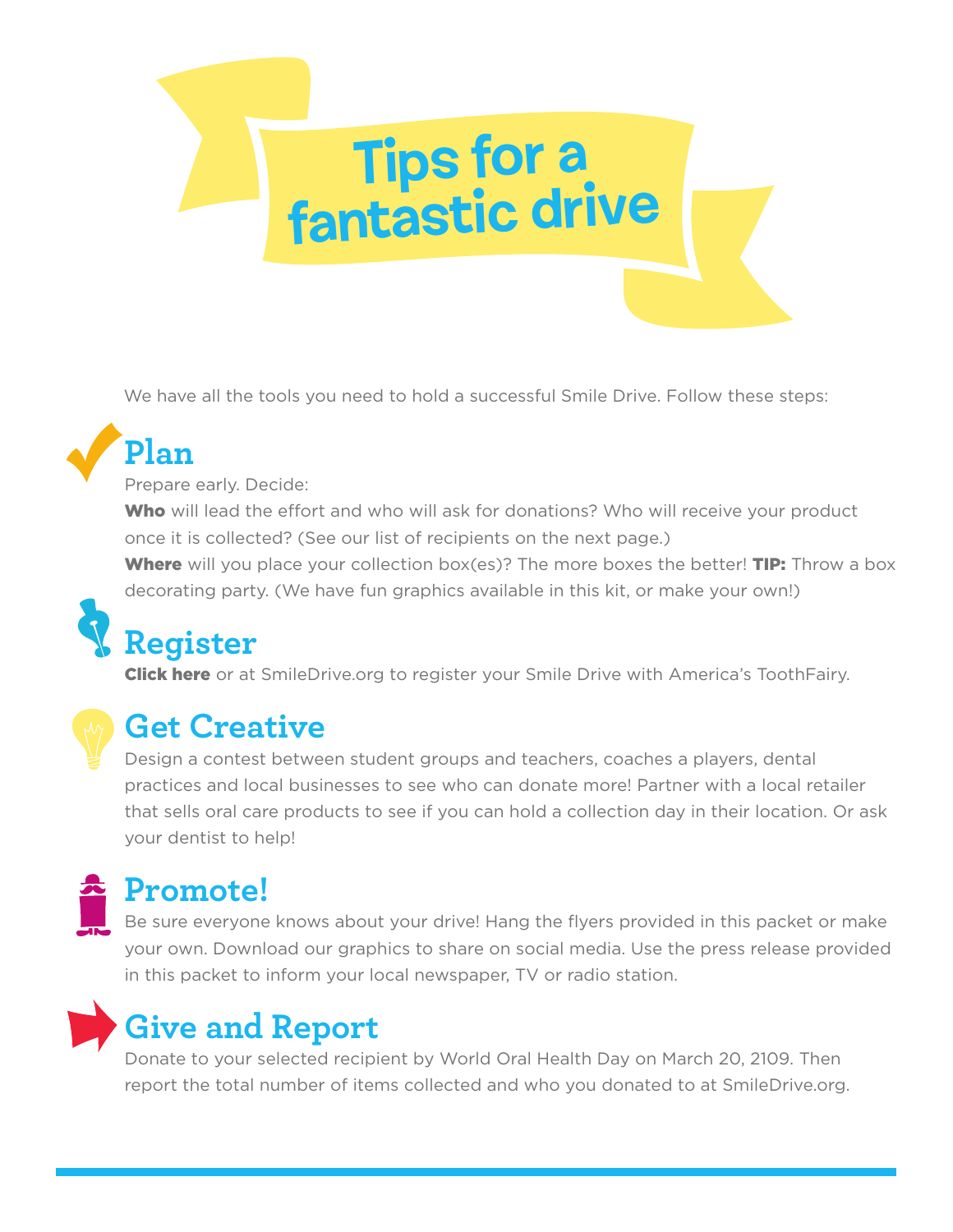# Need some ideas?

Who will receive your product once it is collected? If you're not sure who can benefit from your donation, here are some ideas:

- · Afterschool program centers
- · Boys & Girls Clubs
- · Churches and religious institutions
- · Crisis assistance organizations
- · Food banks
- · Halfway houses
- · Homeless shelters
- · Nonprofit dental clinics
- · Nonprofit organizations reaching underserved children or youth
- · Schools (especially Title 1 schools or those that provide a high number of free and reduced lunches.)
- · Subsidized childcare centers
- · Summer Food Nutrition Program Sites
- · Work-First Programs
- · YMCA / YWCA
- · Create a hygiene closet at your school, church or community center

If you need help finding a recipient, contact outreach@ncohf.org or call (704) 350- 1600 ext. 105. Or you can mail your Smile Drive products to:

America's ToothFairy 4108 Park Road, Suite 300 Charlotte, NC 28209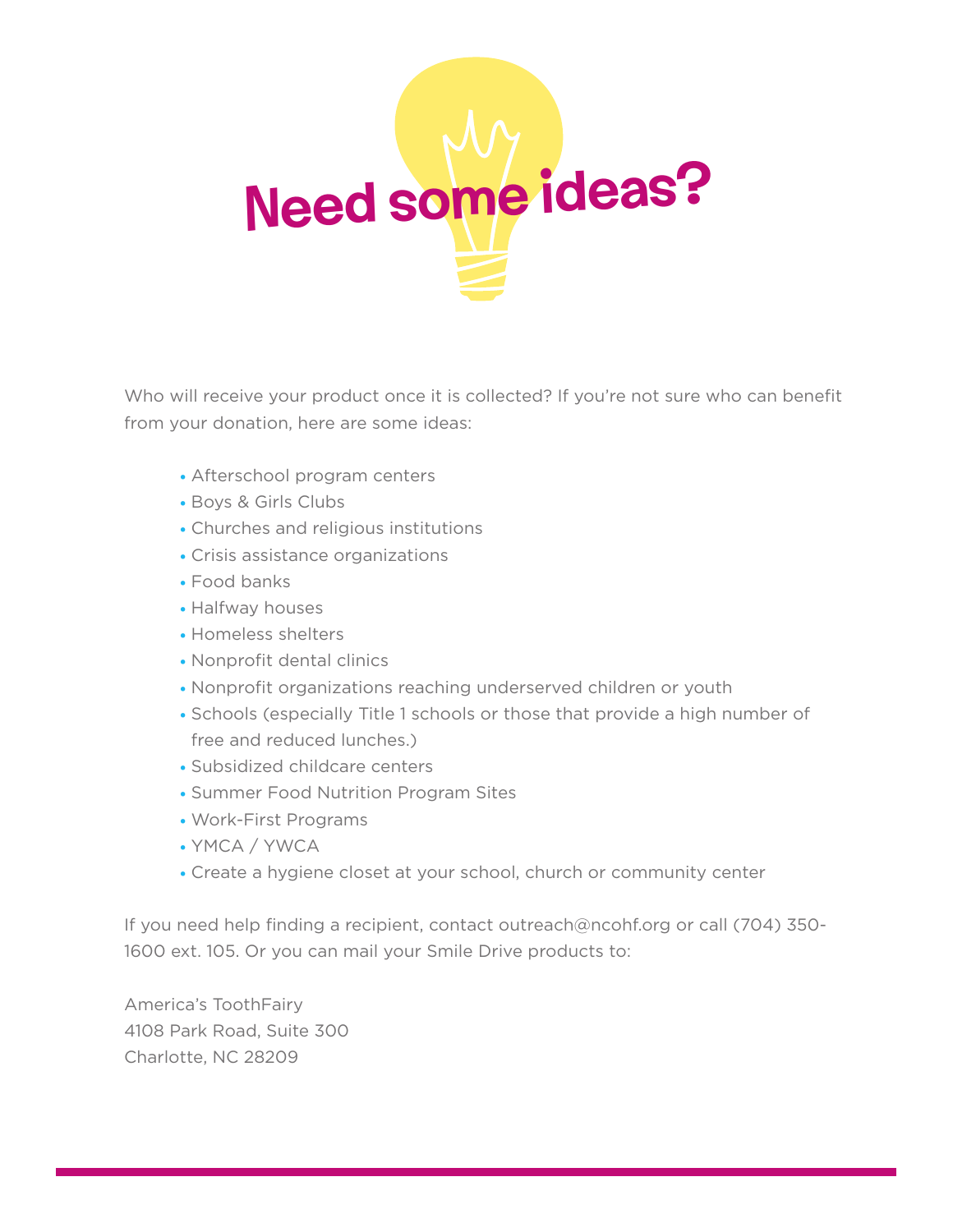

We want to be sure you have everything you need to hold a successful Smile Drive. Within this Guide you will find:

- · A basic flyer to promote your upcoming collection date(s)
- · A basic flyer to print and hang at your donation site(s)
- · Oral health tips you can print and include with each donated item or package
- · Instructions on how to set up a donation page for your Smile Drive (every dollar collected will provide three toothbrushes to America's ToothFairy.)
- · Instructions on how to report the results of your Smile Drive, share photos of your event and connect with America's ToothFairy on social media

In addition, we have other handy tools to help you promote your Smile Drive and its (inevitable) success! Items include:

- · More versions of flyers and posters
- · Donation box graphics
- · Graphics to share on social media
- · Website graphics to link to more information about your event
- · A press release template to share your upcoming event with news outlets
- · A press release template to share the results of your event with news outlets
- · A letter to include with your donation

**[Click here](https://drive.google.com/file/d/1Y9etPhSdA-m9KHunD-mdlDr9qFXPih4q/view?usp=sharing)** to download the complete toolkit.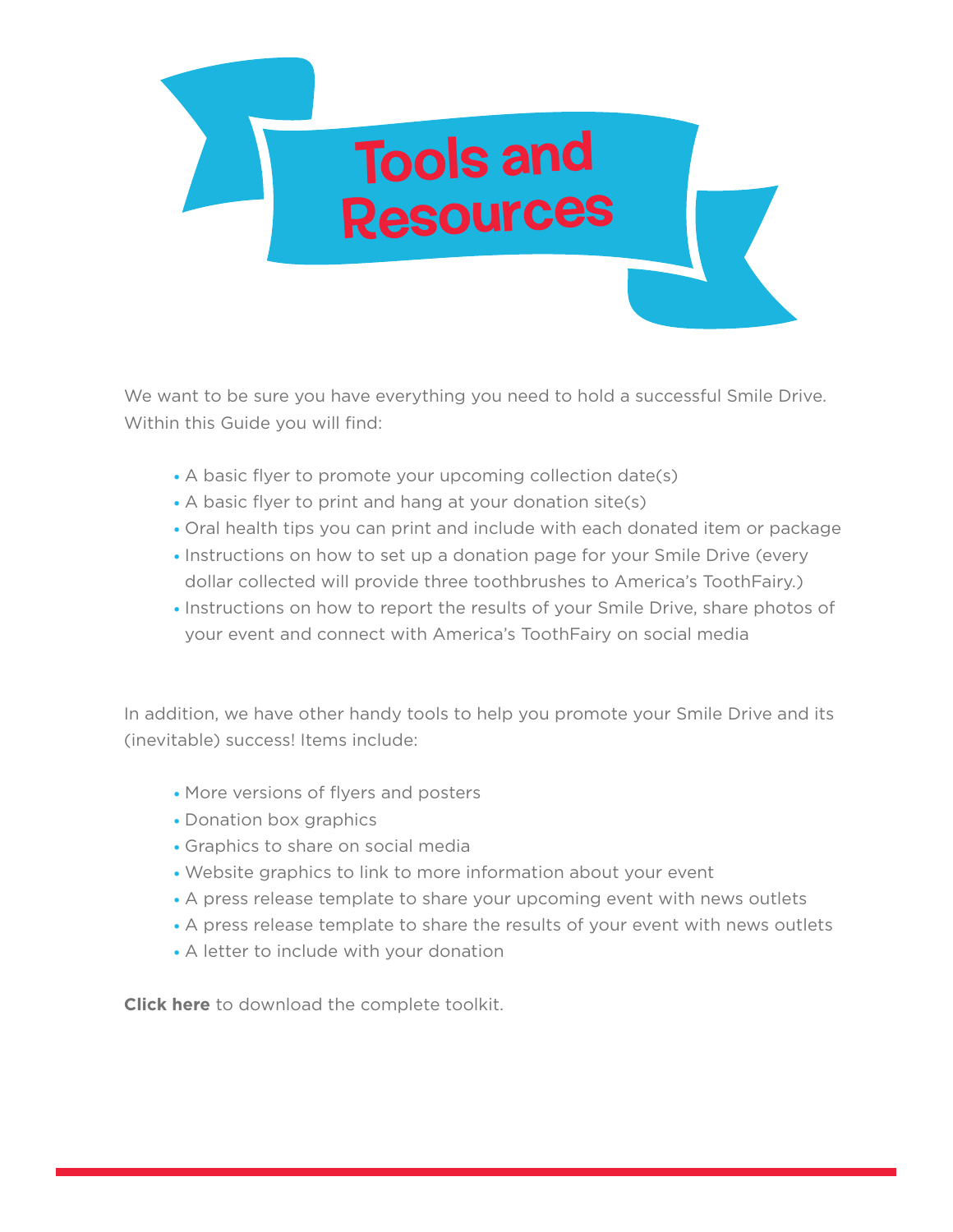# SOME KIDS DON'T HAVE THEIR OWN OOTHBRUSH

Across America and even in our own community, there are homes that lack the basic tools needed for healthy mouths. **Help us change that!**

# DONATE A NEW TOOTHBRUSH, TOOTHPASTE, FLOSS OR RINSE FOR LOCAL CHILDREN IN NEED.

WHEN:

HOSTED BY:

WHERE:

# DONATIONS WILL BENEFIT:



Since 2014 more than **1,800,000** oral care products have been donated to help children in need **all across America.**

**For more information visit SmileDrive.org.**

A PROGRAM OF AMERICA'S TOOTHFAIRY

# **BECAUSE EVERY CHILD DESERVES A HEALTHY SMILE.®**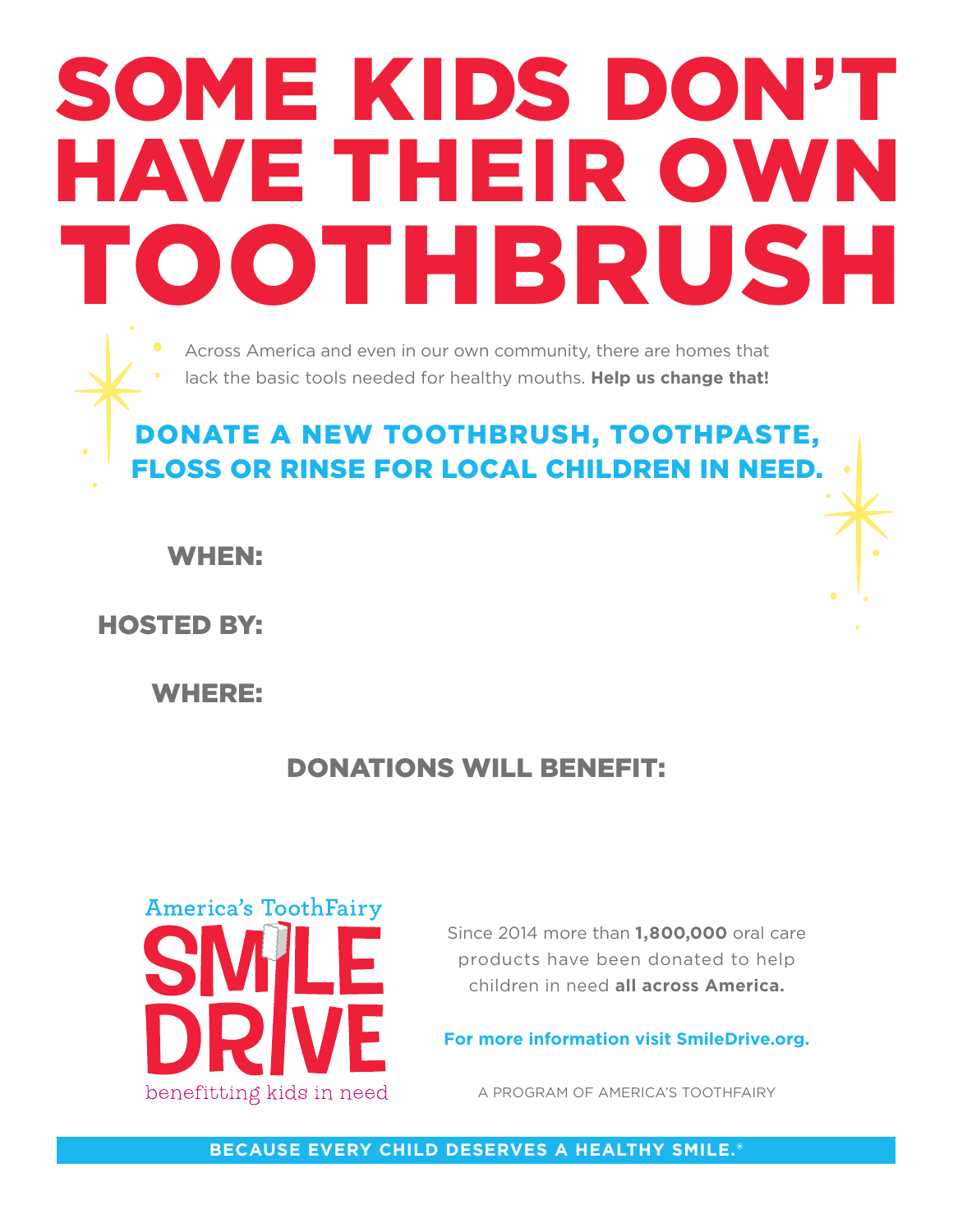# **America's ToothFairy** benefitting kids in need

# DONATE HERE!

# **Every child deserves a healthy smile, yet some don't own a simple toothbrush.**

Thank you for donating new toothbrushes, toothpaste, dental floss or rinse so every child in our community and across America can have the basic tools needed for daily oral health! **For more information visit SmileDrive.org.**

A PROGRAM OF AMERICA'S TOOTHFAIRY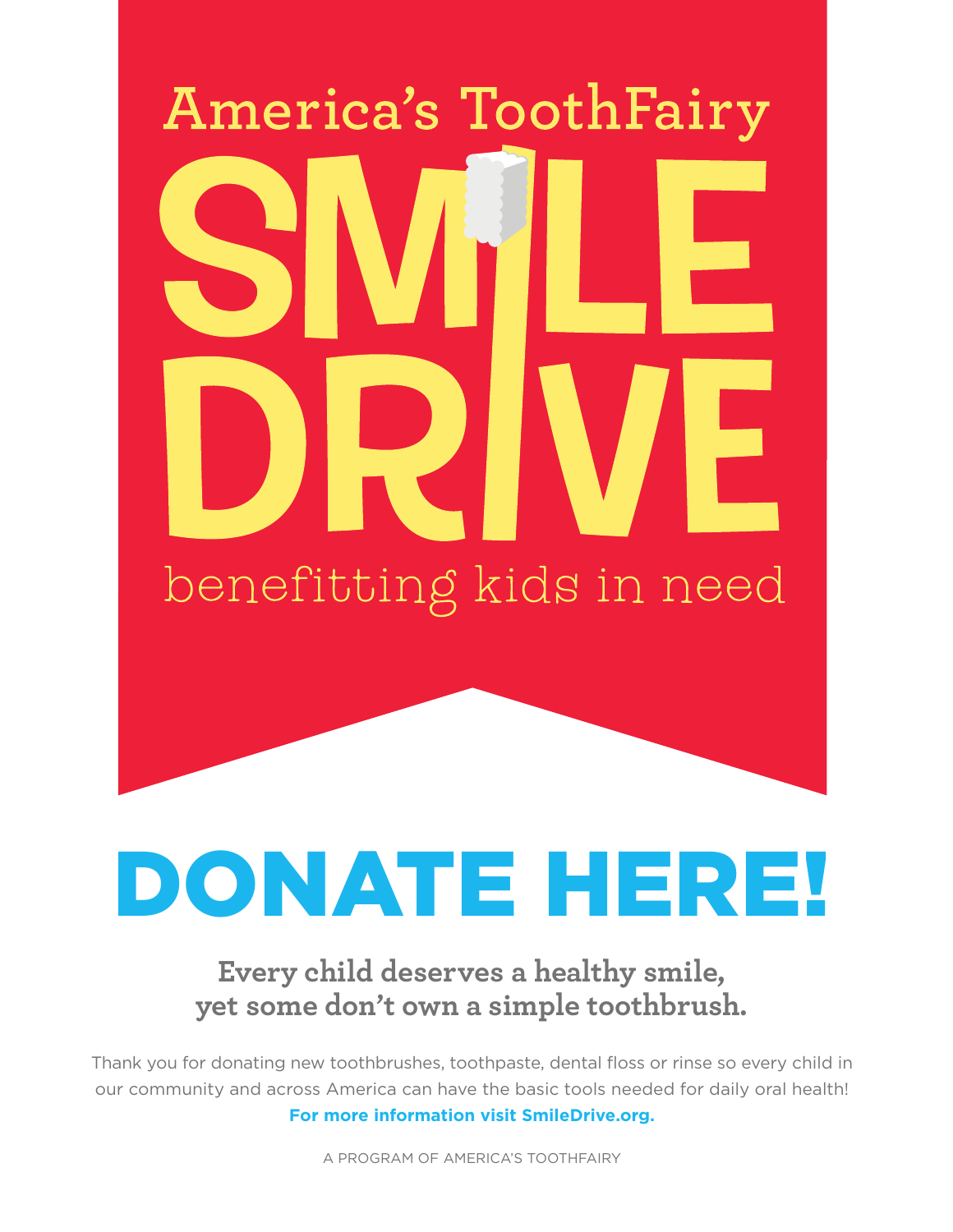# Tips from the ToothFairy:

- All children should visit the dentist before the age of one. Children with special needs may need earlier and more frequent visits.
- Get a new toothbrush every 3 months and after each illness to avoid lingering bacteria and germs.
- Eat plenty of tooth-friendly snacks such as fruit, vegetables, cheese and yogurt. Avoid starchy and sticky snacks that can cling to teeth and cause decay.
- Ask your dentist or doctor if fluoride rinses, toothpaste, varnish, and supplements are recommended for your child.
- Clean orthodontic appliances daily with a denture-cleansing bath and thoroughly rinse before inserting into the mouth.
- Brush and floss twice every day and visit your dentist every 6 months!

**Visit AmericasToothfairy.org for more resources.**

# Tips from the ToothFairy:

- All children should visit the dentist before the age of one. Children with special needs may need earlier and more frequent visits.
- Get a new toothbrush every 3 months and after each illness to avoid lingering bacteria and germs.
- Eat plenty of tooth-friendly snacks such as fruit, vegetables, cheese and yogurt. Avoid starchy and sticky snacks that can cling to teeth and cause decay.
- Ask your dentist or doctor if fluoride rinses, toothpaste, varnish, and supplements are recommended for your child.
- Clean orthodontic appliances daily with a denture-cleansing bath and thoroughly rinse before inserting into the mouth.
- Brush and floss twice every day and visit your dentist every 6 months!

## **Visit AmericasToothfairy.org for more resources.**

# Tips from the ToothFairy:

- All children should visit the dentist before the age of one. Children with special needs may need earlier and more frequent visits.
- Get a new toothbrush every 3 months and after each illness to avoid lingering bacteria and germs.
- Eat plenty of tooth-friendly snacks such as fruit, vegetables, cheese and yogurt. Avoid starchy and sticky snacks that can cling to teeth and cause decay.
- Ask your dentist or doctor if fluoride rinses, toothpaste, varnish, and supplements are recommended for your child.
- Clean orthodontic appliances daily with a denture-cleansing bath and thoroughly rinse before inserting into the mouth.
- Brush and floss twice every day and visit your dentist every 6 months!

### **Visit AmericasToothfairy.org for more resources.**

# Tips from the ToothFairy:

- All children should visit the dentist before the age of one. Children with special needs may need earlier and more frequent visits.
- Get a new toothbrush every 3 months and after each illness to avoid lingering bacteria and germs.
- Eat plenty of tooth-friendly snacks such as fruit, vegetables, cheese and yogurt. Avoid starchy and sticky snacks that can cling to teeth and cause decay.
- Ask your dentist or doctor if fluoride rinses, toothpaste, varnish, and supplements are recommended for your child.
- Clean orthodontic appliances daily with a denture-cleansing bath and thoroughly rinse before inserting into the mouth.
- Brush and floss twice every day and visit your dentist every 6 months!

### **Visit AmericasToothfairy.org for more resources.**